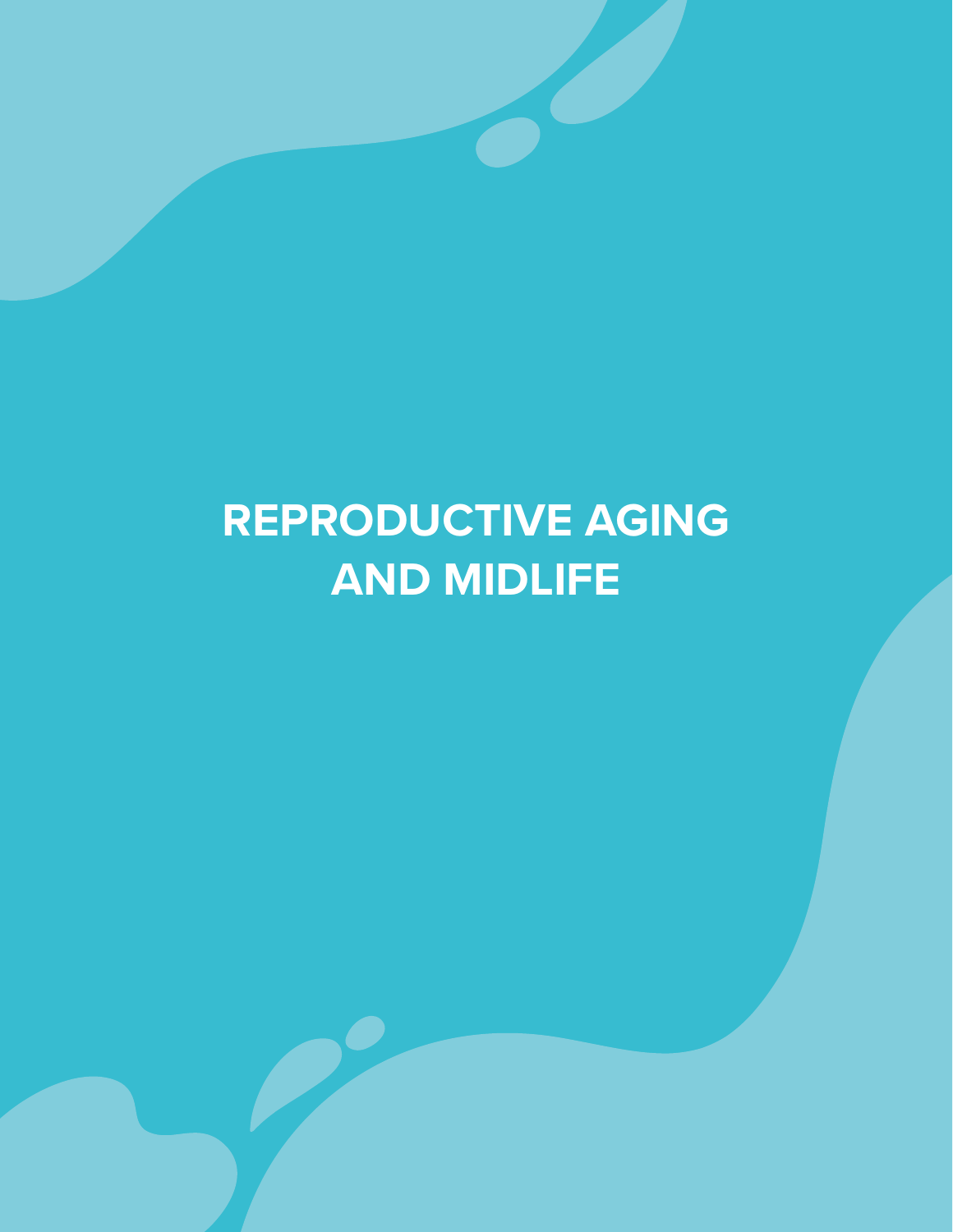## **REPRODUCTIVE AGING AND MIDLIFE**



**ESTROGEN LEVELS BY AGE**

#### **REPRODUCTIVE HEALTH ACROSS THE LIFESPAN**

#### **Sex Hormones in the Female Body**

**Estrogen** and **progesterone** are the primary female reproductive hormones, and are typically produced in the ovaries. These two hormones play critical roles in sexual development and reproductive health throughout a woman's life – from first **menstruation**, through child-bearing years, and into midlife.

As a woman gets older, typically in her late 40s and 50s, there can be large fluctuations and an eventual decline in the production of estrogen from her ovaries, causing changes in her menstrual cycle and body. On average, this menopause transition (also known as **perimenopause**) can last about 4 years until the production of these hormones eventually stops, along with her menstrual cycles, resulting in menopause.

A woman has reached **menopause** when her menstrual period has stopped for **12 consecutive months**.



Menopause is a naturally occurring life stage for all women after a certain age. However, some individuals may experience menopause early (< age 45) due to certain medical conditions or surgical procedures. If younger than age 40, menopause is considered premature.



#### **Well Woman Exams**

A woman's wellness visit with a primary care provider or gynecologist is recommended once a year. During these visits, the health care provider may ask questions about your health and medical history, including asking about your menstrual cycle and sexual activity. Routine tests and screenings, such as a breast exam, **pelvic exam**, **HPV test** and/or **mammogram** may be performed.

Regular wellness exams with your health care provider are important opportunities to enhance your overall health. They can help you prepare for your next stage in life, offer essential preventive care education and procedures, and can help diagnose certain medical conditions early, making sure you get the treatment you need for any health issues.

**Preventive health screenings recommended for postmenopausal women include:**

- **Mammogram every 1-2 years**
- **HPV test for cervical cancer every 5 years**
- **Colonoscopy every 10 years**

**Discuss with your health care provider your individual risk for certain health conditions that may adjust the frequency of your screening schedule.**

As you enter the menopause transition, wellness exams offer a great opportunity to discuss any new symptoms or concerns with your health care provider. Women do not always recognize signs or symptoms of the menopause transition, so it is important to ask.

Visit the **Talking to Your Health Care Provider** section of the SWHR Menopause Preparedness Toolkit for additional tips and questions to ask during your well woman exams.